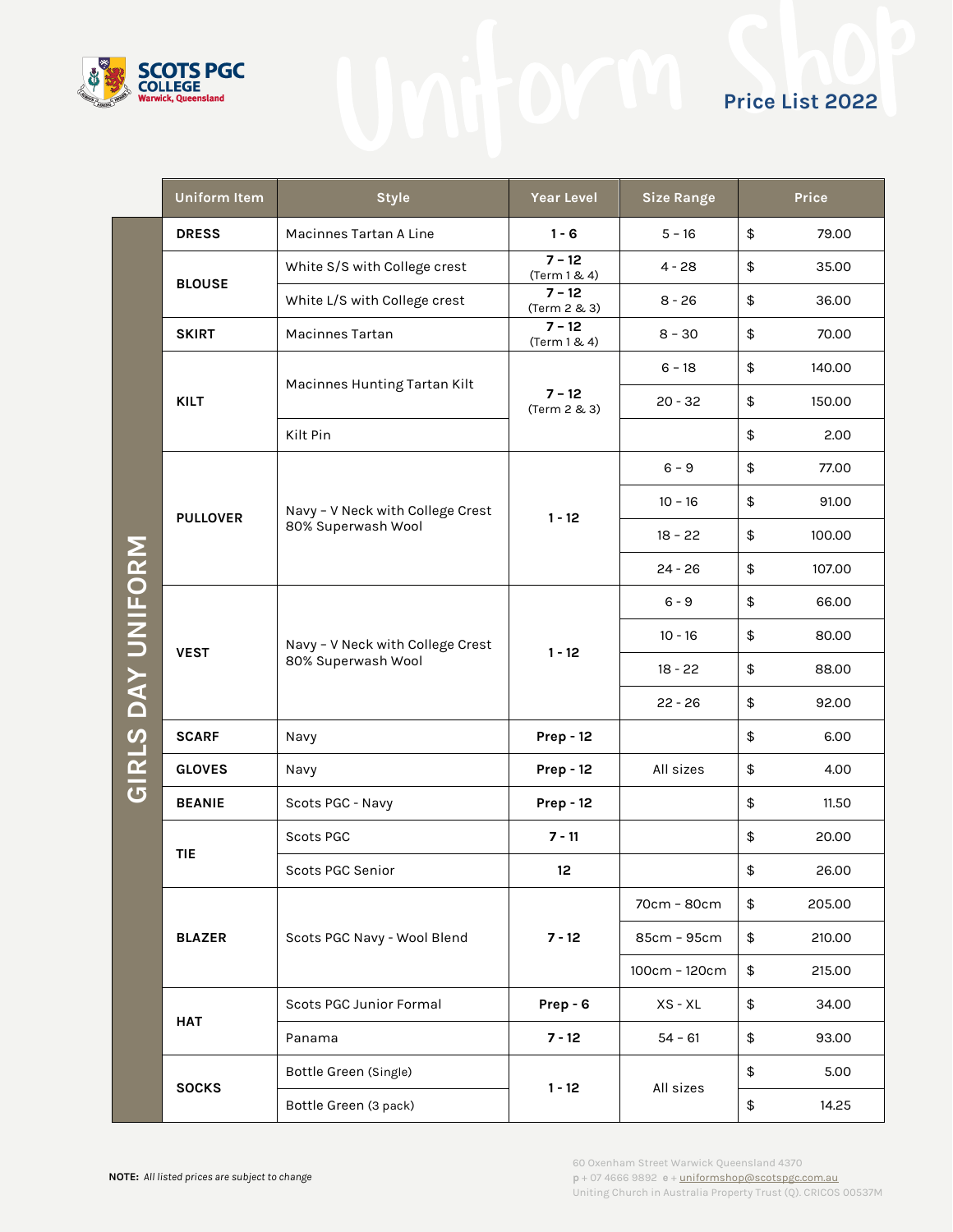

|                             | <b>Uniform Item</b>               | <b>Style</b>                                                   | <b>Year Level</b>        | <b>Size Range</b>   | Price       |
|-----------------------------|-----------------------------------|----------------------------------------------------------------|--------------------------|---------------------|-------------|
|                             | <b>TIGHTS</b>                     | Black Nylon/Elastine Hipster                                   | $1 - 12$<br>(Term 2 & 3) | Girls               | \$<br>7.50  |
|                             |                                   |                                                                |                          | Ladies              | \$<br>8.00  |
|                             |                                   | <b>Black Cotton Hipster</b>                                    |                          | Girls               | \$<br>9.80  |
|                             |                                   |                                                                |                          | Ladies              | \$<br>10.00 |
| GIRLS DAY UNIFORM continued |                                   | <b>Black Knee Highs</b><br>(Kilt must cover top of knee highs) | $7 - 12$<br>(Term 2 & 3) | 2 Pack              | \$<br>7.00  |
|                             | <b>SHOES</b>                      | Black Leather Lace Ups                                         | $1 - 12$                 | $9$ Jnr - 1.5 Adult | \$<br>55.00 |
|                             |                                   |                                                                |                          | Adult 2 - 6.5       | \$<br>63.00 |
|                             |                                   |                                                                |                          | Adult 7 - 12        | \$<br>72.00 |
|                             | <b>SCHOOL BAG</b>                 | Scots PGC Backpack                                             | Prep - 6                 | Small               | \$<br>88.00 |
|                             |                                   |                                                                | $7 - 12$                 | Large               | \$<br>97.50 |
|                             | <b>HAIR</b><br><b>ACCESSORIES</b> | Scrunchies                                                     |                          |                     | \$<br>4.00  |
|                             |                                   | Hairclips                                                      | <b>Prep - 12</b>         |                     | \$<br>4.90  |
|                             |                                   | Headband                                                       |                          |                     | \$<br>8.90  |

|             | <b>Uniform Item</b> | <b>Style</b>                             | Year Level                                        | <b>Size Range</b>                                                   | Price       |
|-------------|---------------------|------------------------------------------|---------------------------------------------------|---------------------------------------------------------------------|-------------|
|             | <b>SHIRT</b>        | Navy Pinstripe S/S with College<br>Crest | $1 - 12$<br>(Term 1 & 4)                          | $4 - 32$                                                            | \$<br>38.50 |
| DAY UNIFORM |                     | Navy Pinstripe L/S with College<br>Crest | $1 - 6$<br>(Optional)<br>$7 - 12$<br>(Term 2 & 3) | $4 - 32$                                                            | \$<br>40.00 |
|             | <b>SHORTS</b>       | Dark Grey Melange                        | $1 - 12$<br>(Term 1 & 4)                          | Junior $4 - 8$<br>(Elastic Back)<br>Youth $4 - 18$<br>Mens 77 - 117 | \$<br>37.50 |
|             |                     |                                          |                                                   |                                                                     | \$<br>36.50 |
|             |                     |                                          |                                                   |                                                                     | \$<br>38.00 |
|             | <b>TROUSERS</b>     | Dark Grey Melange                        | $1 - 4$<br>(Term 2 & 3)                           | Junior $4 - 14$<br>(Elastic back)                                   | \$<br>42.00 |
| <b>BOYS</b> |                     |                                          | $5 - 12$<br>(Term 2 & 3)                          | Youth $4 - 18$                                                      | \$<br>46.50 |
|             |                     |                                          |                                                   | Mens 79 - 122                                                       | \$<br>48.50 |
|             | <b>BELT</b>         | Black Leather (Blank)                    | $5 - 12$                                          | $67 - 117$                                                          | \$<br>20.00 |
|             | <b>BELT BUCKLE</b>  | Scots PGC                                | $5 - 12$                                          |                                                                     | \$<br>26.00 |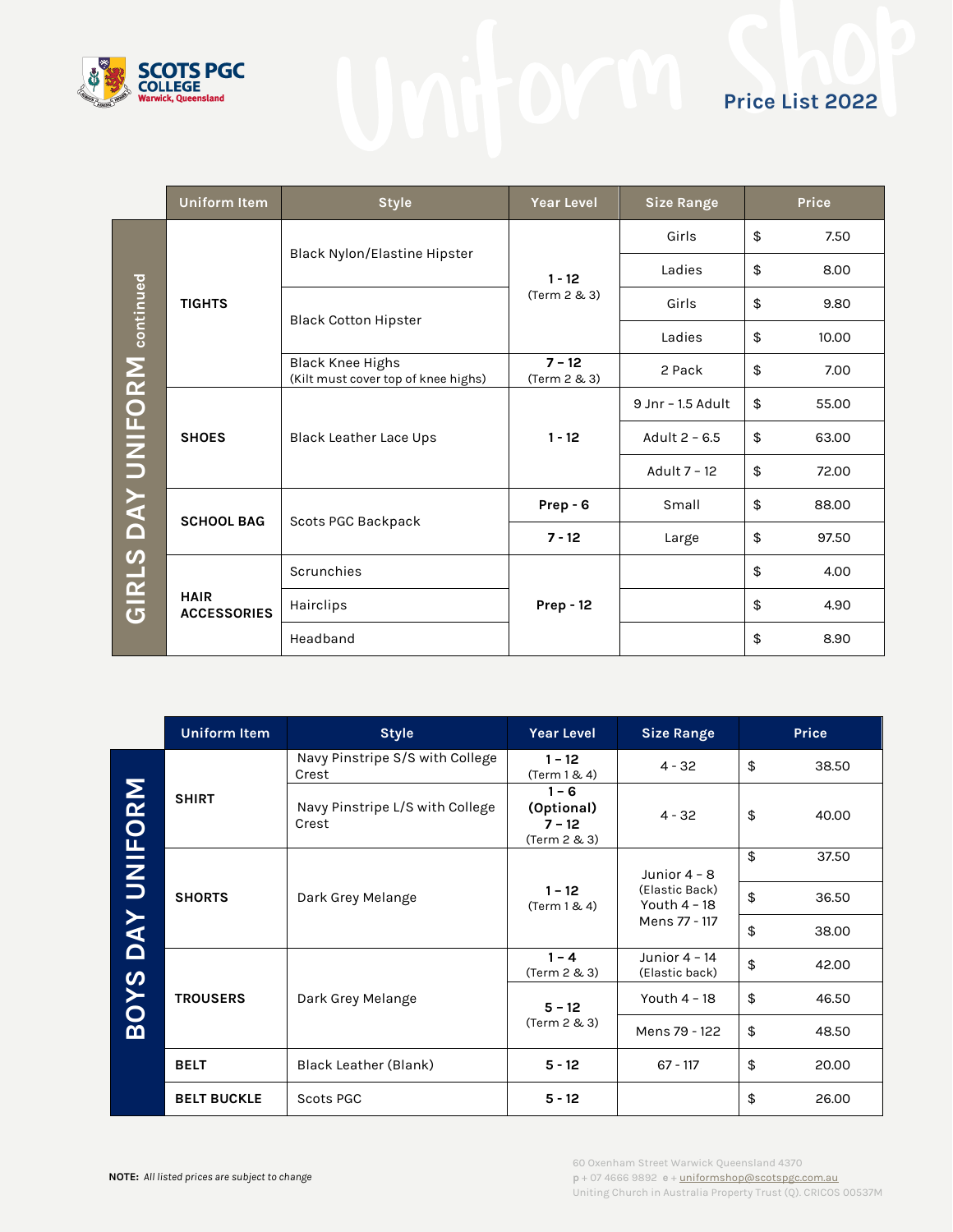

|                                   | <b>Uniform Item</b> | <b>Style</b>                        | <b>Year Level</b>        | <b>Size Range</b>       |            | Price  |
|-----------------------------------|---------------------|-------------------------------------|--------------------------|-------------------------|------------|--------|
|                                   | <b>PULLOVER</b>     | Navy - V Neck<br>80% Superwash Wool | $1 - 12$                 | $4 - 9$                 | \$         | 77.00  |
|                                   |                     |                                     |                          | $10 - 16$               | \$         | 91.00  |
|                                   |                     |                                     |                          | $18 - 22$               | \$         | 100.00 |
|                                   |                     |                                     |                          | $24 - 26$               | \$         | 107.00 |
|                                   |                     | Navy - V Neck                       |                          | $6 - 9$                 | \$         | 66.00  |
|                                   |                     |                                     |                          | $10 - 16$               | \$         | 80.00  |
|                                   | <b>VEST</b>         | 80% Superwash Wool                  | $1 - 12$                 | $18 - 22$               | \$         | 88.00  |
|                                   |                     |                                     |                          | $22 - 26$               | \$         | 92.00  |
|                                   |                     | Navy                                | <b>Prep - 12</b>         | Junior                  | \$         | 4.00   |
|                                   | <b>GLOVES</b>       |                                     |                          | Mens                    | \$         | 8.50   |
|                                   | <b>BEANIE</b>       | Scots PGC - Navy                    | <b>Prep - 12</b>         | One size                | \$         | 11.50  |
| <b>BOYS DAY UNIFORM continued</b> | <b>TIE</b>          | Scots PGC                           | $7 - 11$                 |                         | \$         | 20.00  |
|                                   |                     | Scots PGC Senior                    | 12                       |                         | \$         | 26.00  |
|                                   | <b>BLAZER</b>       | Scots PGC Navy - Wool Blend         | $7 - 12$                 | 75cm - 80cm             | \$         | 205.00 |
|                                   |                     |                                     |                          | 83cm - 100cm<br>(Youth) | \$         | 210.00 |
|                                   |                     |                                     |                          | 100cm - 125cm<br>(Mens) | \$         | 215.00 |
|                                   | <b>HAT</b>          | Scots PGC Junior Formal             | Prep - 6                 | SS - XL                 | \$         | 34.00  |
|                                   |                     | Akubra Cattleman<br>Glen Grey       | $7 - 12$                 | $54 - 62$               | \$         | 137.50 |
|                                   | <b>SOCKS</b>        | Short - Grey                        | $1 - 6$                  | All sizes               | \$<br>5.00 |        |
|                                   |                     | Short - Grey                        | $7 - 12$<br>(Term 2 & 3) |                         |            |        |
|                                   |                     | Knee Hi - Grey Striped              | $7 - 12$                 |                         | \$         | 9.00   |
|                                   |                     | Knee Hi - Grey Striped (3 pack)     | (Term 1 & 4)             |                         | \$         | 16.80  |
|                                   | <b>SHOES</b>        | Black Leather Lace Ups              | $1 - 12$                 | 9 Jnr - 1.5 Adult       | $\, \, \$$ | 55.00  |
|                                   |                     |                                     |                          | Adult 2 - 6.5           | \$         | 63.00  |
|                                   |                     |                                     |                          | Adult 7 - 13            | \$         | 72.00  |
|                                   |                     |                                     | Prep - 4                 | Small                   | \$         | 88.50  |
|                                   | <b>SCHOOL BAG</b>   | Scots PGC Backpack                  | $5 - 12$                 | Large                   | \$         | 97.50  |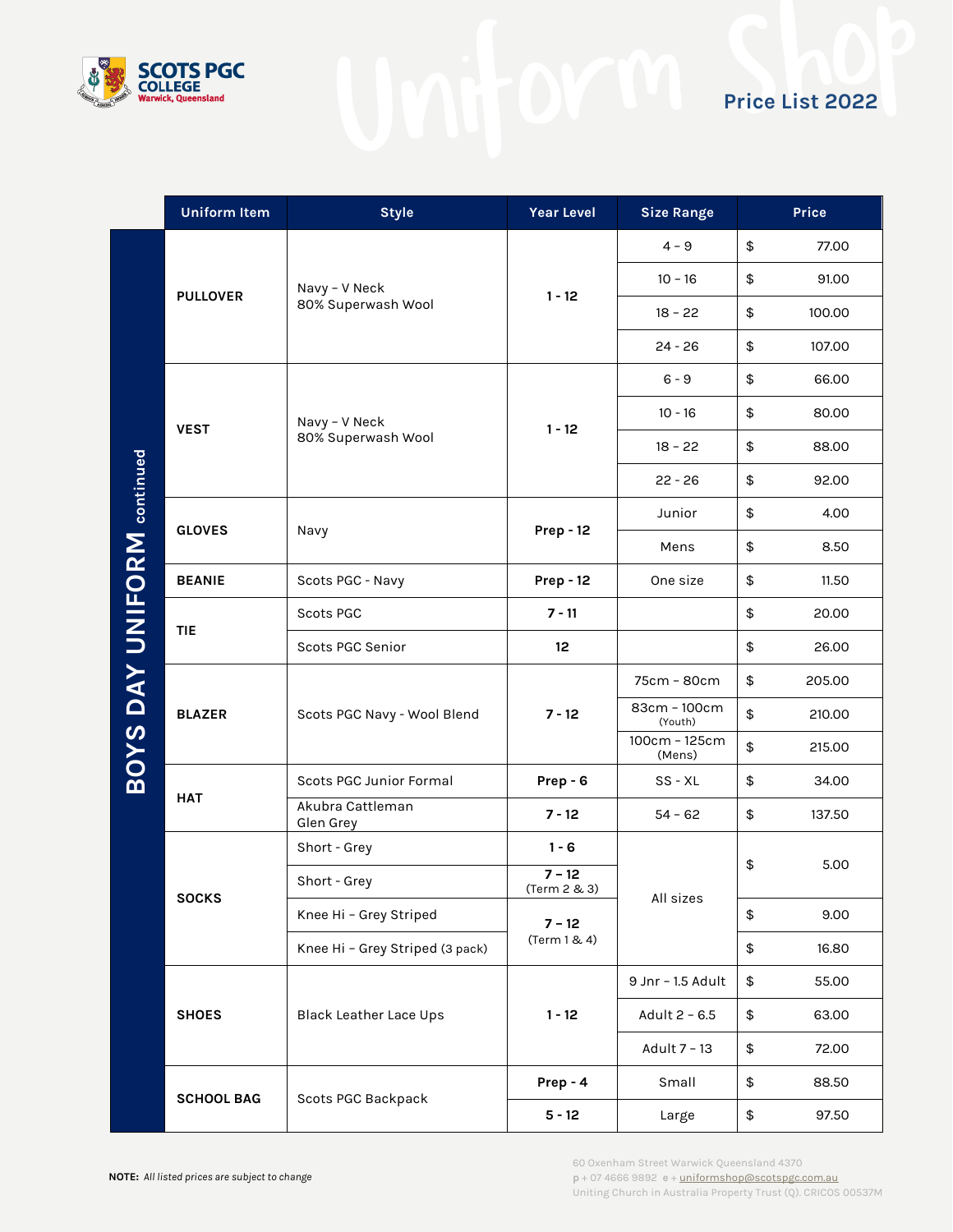

|                          | <b>Uniform Item</b>               | <b>Style</b>                                                        | <b>Year Level</b> | <b>Size Range</b>                                 | <b>Price</b> |  |
|--------------------------|-----------------------------------|---------------------------------------------------------------------|-------------------|---------------------------------------------------|--------------|--|
|                          | <b>PE SHIRT</b>                   | Green w/Red Panel                                                   | <b>Prep - 12</b>  | Youth 4 - 16<br>Ladies $8 - 24$<br>Adult XS - 2XL | \$<br>27.00  |  |
|                          | <b>PE SHORTS</b>                  | Green w/Red Panel                                                   | <b>Prep - 12</b>  | Youth 2 - 16<br>Adult XS - 3XL                    | \$<br>33.00  |  |
|                          |                                   |                                                                     |                   | Ladies $6 - 24$                                   | \$<br>38.50  |  |
|                          | <b>CLAN POLO</b>                  | Cameron - Red Macinnes - Gold<br>Mackay - Green Leslie - Purple     | <b>Prep - 12</b>  | Youth 6 - 16                                      | \$<br>14.00  |  |
|                          |                                   |                                                                     |                   | Adult S - 2XL                                     | \$<br>18.00  |  |
|                          | <b>TRACKSUIT</b><br><b>JACKET</b> | Scots PGC Navy<br>w/Red & Green Panels                              | <b>Prep - 12</b>  | $4 - 3XL$                                         | \$<br>67.00  |  |
| UNIFORM<br><b>SPORTS</b> | <b>TRACKSUIT</b><br><b>PANT</b>   | Scots PGC Navy                                                      | <b>Prep - 12</b>  | $4 - 3XL$                                         | \$<br>43.00  |  |
|                          | <b>FLEECY</b>                     | Scots PGC Navy Polar Fleece<br>(Optional)                           | <b>Prep - 12</b>  | $4 - 16$                                          | \$<br>39.50  |  |
|                          | <b>JERSEY</b>                     | Scots PGC Striped Jersey<br>(Optional)                              | $5 - 12$          | Youth 10 - 3XL                                    | \$<br>93.00  |  |
|                          | <b>BEANIE</b>                     | Scots PGC Navy Beanie                                               | <b>Prep - 12</b>  | One size                                          | \$<br>11.50  |  |
|                          | <b>HAT</b>                        | <b>Bucket Hat - Maroon</b>                                          | <b>Prep - 12</b>  | $XS - XL$                                         | \$<br>15.00  |  |
|                          |                                   | Scots PGC Cap<br>Before / After School only                         | $8 - 12$          |                                                   | \$<br>14.50  |  |
|                          | <b>SOCKS</b>                      | Scots PGC High Ankle Sports<br>Socks (3 Pack)                       | <b>Prep - 12</b>  | All sizes                                         | \$<br>22.50  |  |
|                          |                                   | Scots PGC Anklet Sports Sock<br>$(3$ Pack $)$                       | $2 - 12$          |                                                   | \$<br>22.50  |  |
|                          | <b>SHOES</b>                      | Sports Shoes - Non-marking<br>soles Predominately White or<br>Black | <b>Prep - 12</b>  | Not available in Uniform Shop                     |              |  |
|                          | <b>SPORTS BAG</b>                 | Scots PGC Sport Bag                                                 |                   |                                                   | \$<br>52.00  |  |
|                          |                                   | Scots PGC Jumbo Carry Bag<br>with Vinyl Base & Strap                |                   |                                                   | \$<br>57.00  |  |